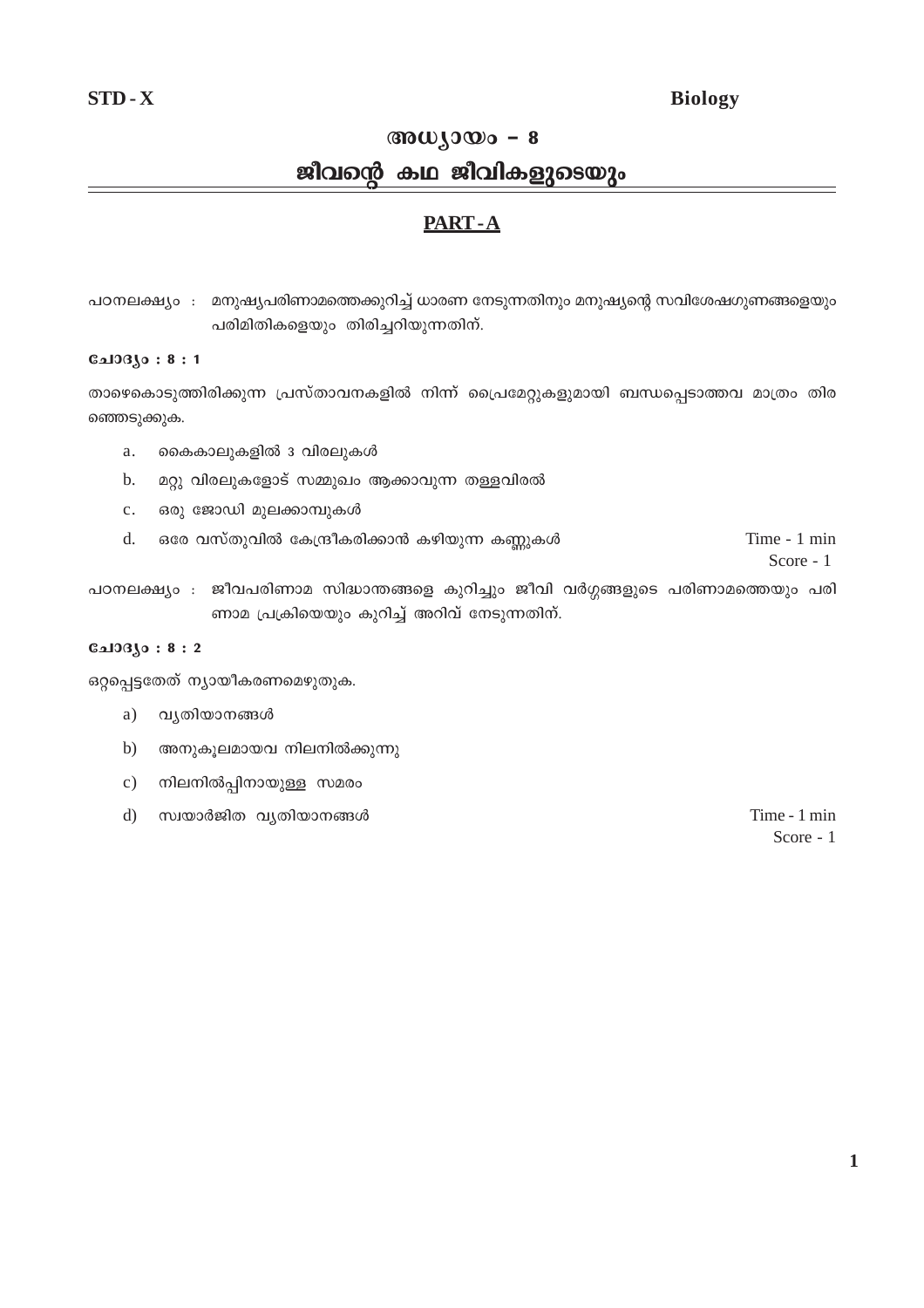# **PART-B**

പഠനലക്ഷ്യം : മനുഷ്യപരിണാമത്തെക്കുറിച്ച് ധാരണ നേടുന്നതിനും മനുഷ്യന്റെ സവിശേഷ ഗുണങ്ങ ളെയും പരിമിതികളെയും തിരിച്ചറിയുന്നതിനും.

# **Gal33.0:8:3**

മനുഷ്യപൂർവ്വികരുടെ സവിശേഷതകൾ അടിസ്ഥാനമാക്കി പൂർവ്വികരെ തിരിച്ചറിഞ്ഞ് ബോക്സിൽ നിന്ന് അനുയോജ്യമായവ തെരഞ്ഞെടുത്തെഴുതുക.

- a ഹോമോ ജീനസ്സിലെ ഏറ്റവും പഴക്കം കൂടിയ ഫോസിൽ
- $\mathbf b$ 3 ദശലക്ഷം മുതൽ 3.2 ദശലക്ഷം കൊല്ലം മുമ്പ് ജീവിച്ചിരുന്നതായി കണക്കാക്കപ്പെടുന്നു
- $\mathcal{C}$ ആൾക്കുരങ്ങുകളുടെയും മനുഷ്യന്റെയും പൊതു പൂർവ്വികനെന്നു അറിയപ്പെടുന്ന ജീവി
- d ഇരുകാലിൽ നടത്തം ആരംഭിച്ചത് ഈ മനുഷ്യ പൂർവ്വികരിൽ നിന്നാണെന്ന് അനുമാനിക്കപ്പെടുന്നു.
- $i)$ ആസ്ട്രാലോ പിത്തക്കസ്
- $\ddot{\textbf{i}}$ ഡ്രയോ പിത്തക്കസ്
- ആർഡി പിത്തക്കസ്  $\dddot{\mathbf{m}}$ )
- iv) ഹോമോ ഇറക്ടസ്
- $V)$ ഹോമോ ഹിബിലിസ്
- നിയാൻഡർതാൽ മനുഷ്യൻ  $\overline{vi}$

Time - 3 min Score - 2

പഠനലക്ഷ്യം : ജീവപരിണാമ സിദ്ധാന്തങ്ങളെ കുറിച്ചും ജീവി വർഗ്ഗങ്ങളുടെ പരിണാമത്തെയും പരി ണാമ പ്രക്രിയെയും കുറിച്ച് അറിവ് നേടുന്നതിന്.

# $0.1030:8:4$

ബാക്ടീരിയകളെക്കുറിച്ചുള്ള വിവരണം വായിച്ച് താഴെകൊടുത്തിട്ടുള്ള ചോദ്യങ്ങൾക്ക് ഉത്തരം എഴുതുക.

അനുകൂല സാഹചര്യങ്ങളിൽ ഓരോ 20 മിനിറ്റിലും ബാക്ടീരിയങ്ങൾ വിഭജിക്കുന്നു. അതിവേഗത്തിലുള്ള വിഭജനം DNA യിൽ മ്യൂട്ടേഷന് കാരണമാകുന്നു. മ്യൂട്ടേഷൻ വ്യത്യസ്ത എൻസൈമുകൾ ഉല്പാദിപ്പി ക്കുന്ന പുതിയ ബാക്ടീരിയങ്ങളുണ്ടാകുന്നതിന് കാരണമാകുന്നു.

- രോഗകാരികളായ ബാക്ടീരിയകൾക്ക് ഇങ്ങനെയുണ്ടാകുന്ന മാറ്റം ചികിത്സാരംഗത്ത് എന്ത് പ്രതി a) സന്ധിയാണ് ഉണ്ടാക്കുക?
- ്ബാക്ടീരിയയ്ക്കുണ്ടായ മാറ്റം ഏത് ജീവപരിണാമസിദ്ധാന്തത്തെയാണ് സാധൂകരിക്കുന്നത്? b)

Time - 2 min Score -  $2$ 

പഠനലക്ഷ്യം : ജീവപരിണാമ സിദ്ധാന്തങ്ങളെ കുറിച്ചും ജീവി വർഗ്ഗങ്ങളുടെ പരിണാമത്തെയും പരി ണാമ പ്രക്രിയെയും കൂറിച്ച് അറിവ് നേടുന്നതിന്.

# $0.10310:8:5$

ഡാർവിന്റെ പ്രകൃതി നിർധാരണ സിദ്ധാന്തത്തിനെതിരെ ഉയർന്ന ചില വിമർശനങ്ങൾ ചുവടെ ചേർക്കുന്നു.

- പരീക്ഷണങ്ങളുടെ പിൻബലമില്ല a)
- $b)$ ഒരു സ്പീഷിസിനകത്തെ വ്യതിയാനങ്ങൾ എങ്ങനെ അടുത്ത തലമുറയിലേക്ക് വ്യാപരിക്കുന്നു വെന്ന് വിശദീകരിക്കുന്നില്ല.
- ജനിതകശാസ്ത്രവളർച്ചയുടെ പശ്ചാത്തലത്തിൽ ഈ വിമർശനങ്ങൾക്ക് നിങ്ങൾ എന്ത് മറുപടി നൽകും?  $\mathcal{D}_{\alpha}$

Time - 4 min Score -  $2$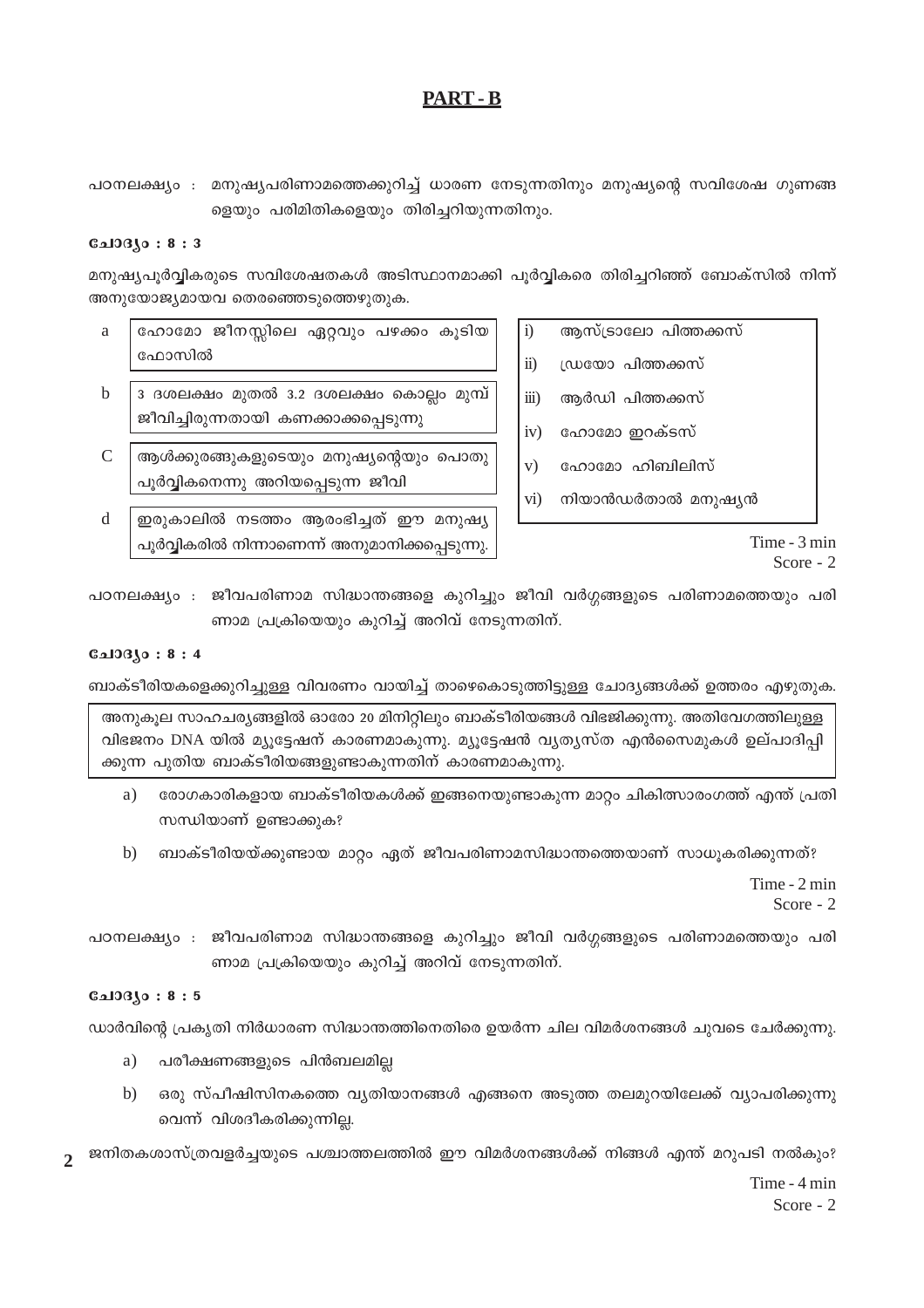പഠനലക്ഷ്യം : ജീവപരിണാമ സിദ്ധാന്തങ്ങളെ കുറിച്ചും ജീവി വർഗ്ഗങ്ങളുടെ പരിണാമത്തെയും പരി ണാമ പ്രക്രിയയെ കുറിച്ചും അറിവ് നേടുന്നതിന്.

#### **С**ыЗЗЗо: 8:6

 $\mu$ രീരാജിന്റെ പ്രകൃതിനിരീക്ഷണ കുറിപ്പിൽ നിന്നുള്ള ഭാഗങ്ങളാണ് ചുവടെ.

### $2011$  ജൂൺ  $20$

കുളത്തിൽ നിറയെ വാൽമാക്രി കൂട്ടങ്ങൾ. ഇവയെല്ലാം വളർന്നാൽ കുളം തവളകളെക്കൊണ്ട് നിറഞ്ഞ് പോകുമല്ലോ?

#### $2011$  ആഗസ്റ്റ് 10

വീട്ടിൽ വളർത്തിയിരുന്ന കോഴികൾക്ക് വസന്തരോഗം ബാധിച്ചു.

രണ്ടെണ്ണമൊഴികെ ബാക്കിയെല്ലാം ചത്തു.

 ${[a}$ Lകൃതി നിർദ്ധാരണ സിദ്ധാന്തത്തിന്റെ അടിസ്ഥാനത്തിൽ ഡയറിക്കുറിപ്പുകൾ വിശകലനം ചെയ്യുക. Time - 2 min

Score - 2

പഠനലക്ഷ്യം : ജീവന്റെ ആവിർഭാവത്തെക്കുറിച്ചുള്ള ശാസ്ത്രീയാന്വേഷണങ്ങളെ സംബന്ധിച്ച ധാരണ കൈവരിക്കുന്നതിന്.

# $C_1$ 3 : 3 : 7

അജയ് തയ്യാറാക്കിയ ശാസ്ത്രലേഖനത്തിൽ നിന്നുള്ള ചില വരികൾ ചുവടെ നൽകിയിരിക്കുന്നു.

 $\,$ "രാസപരിണാമസിദ്ധാന്തം പൊതുവെ സാധൂകരിക്കപ്പെട്ടെങ്കിലും ജീവന്റെ ഉൽപ്പത്തിയുമായി ബന്ധപ്പെട്ട മറ്റുചില സിദ്ധാന്തങ്ങളും ഇന്ന് ശാസ്ത്രജ്ഞൻമാർക്കിടയിൽ ചർച്ചചെയ്യപ്പെടുന്നുണ്ട്."

a) ഇത്തരത്തിൽ ശാസ്ത്രലോകം ചർച്ചചെയ്യുന്ന വാദഗതികൾക്ക് രണ്ട് ഉദാഹരണങ്ങൾ നൽകുക.

Time - 2 min Score - 2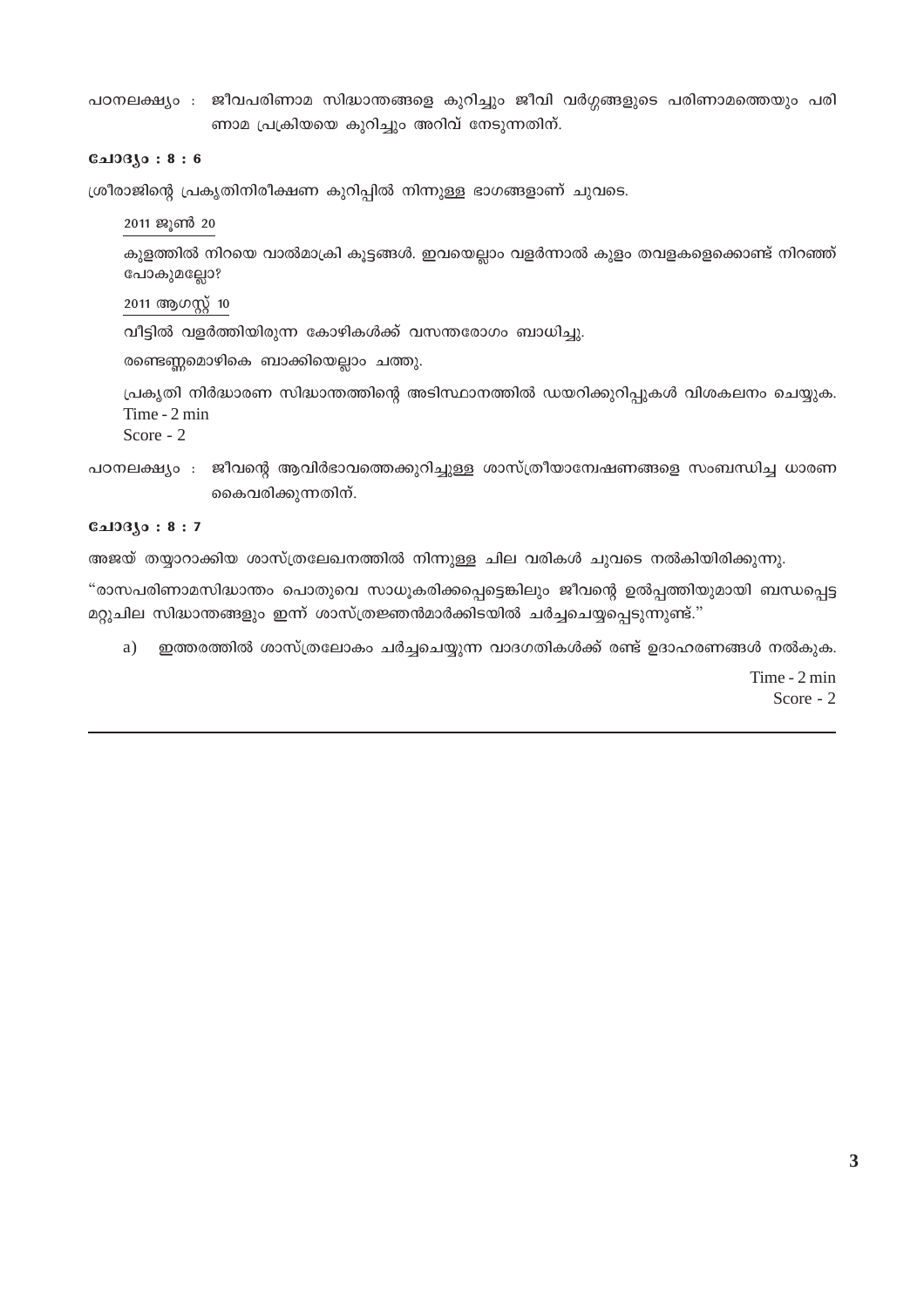# PART-C

```
പഠനലക്ഷ്യം : ജീവപരിണാമ സിദ്ധാന്തങ്ങളെ കുറിച്ചും ജീവി വർഗ്ഗങ്ങളുടെ പരിണാമത്തെയും പരി
  ണാമ പ്രക്രിയയെ കുറിച്ചും അറിവ് നേടുന്നതിന്.
```
# $0.1030:8:8$

ജീവപരിണാമം എന്ന ആശയവുമായി ബന്ധപ്പെട്ട ചിത്രകരണം നിരീക്ഷിക്കുക. പുഴുക്കളുടെ സവിശേഷത കൾ തിരിച്ചറിയുക. താഴെ കൊടുത്തിട്ടുള്ള ചോദ്യങ്ങൾക്ക് ഉത്തരമെഴുതുക.



- a) ലൈംഗിക പ്രത്യുല്പാദനം നടക്കുന്ന ഒരേ ജീവിയുടെ മുട്ടകളിൽ നിന്നും വ്യത്യസ്ത സവിശേഷ തകളുള്ള പുഴുക്കളുണ്ടായതിന് എന്ത് വിശദീകരണം നല്കും?
- ശാരീരിക സവിശേഷതകൾ മൂലം അതിജീവിക്കുന്ന പുഴുക്കളുടെ പ്രത്യേകത എന്ത്? ജീവി വർഗ്ഗ  $b)$ ങ്ങളുണ്ടാകുന്നതിനെക്കുറിച്ച് ഇതിലൂടെ എത്തിച്ചേരാവുന്ന നിഗമനം എന്ത്? Time - 4 min Score -  $3$

പഠനലക്ഷ്യം : രാസപരിണാമപ്രക്രിയയെക്കുറിച്ച് അറിവ് നേടുന്നതിന്.

# **பോദ്യം : 8 : 9**

രസതന്ത്രവർഷാചരണവുമായി ബന്ധപ്പെട്ട് 'ജീവന്റെ രാസപരിണാമം' എന്ന വിഷയത്തിൽ അവതരിപ്പി ക്കേണ്ട പ്രബന്ധത്തിൽ ഉൾപ്പെടുത്താനുള്ള നാല് പ്രധാന ആശയങ്ങൾ ചുവടെ നൽകിയിരിക്കുന്നു.

- a) വായവജീവികൾ
- b) അവായവജീവികൾ
- c) ജീവന്റെ ഉല്പത്തി
- d) രാസപരിണാമപ്രക്രിയ
- ആദ്യം നടന്നത് ആദ്യം എന്ന ക്രമത്തിൽ ഈ ആശയങ്ങളെ ക്രമപ്പെടുത്തി എഴുതുക.  $\mathbf{i}$
- ഓരോ ആശയത്തിനും ഒരു ലഘുവിവരണം നൽകുക.  $\ddot{\mathbf{i}}$ ) Time - 3 min

Score -  $4$ 

പഠനലക്ഷ്യം : ജീവപരിണാമ സിദ്ധാന്തങ്ങളെക്കുറിച്ചും ജീവി വർഗ്ഗങ്ങളുടെ പരിണാമത്തെയും പരിണാമ പ്രക്രിയയെക്കുറിച്ചും അറിവ് നേടുന്നതിന്.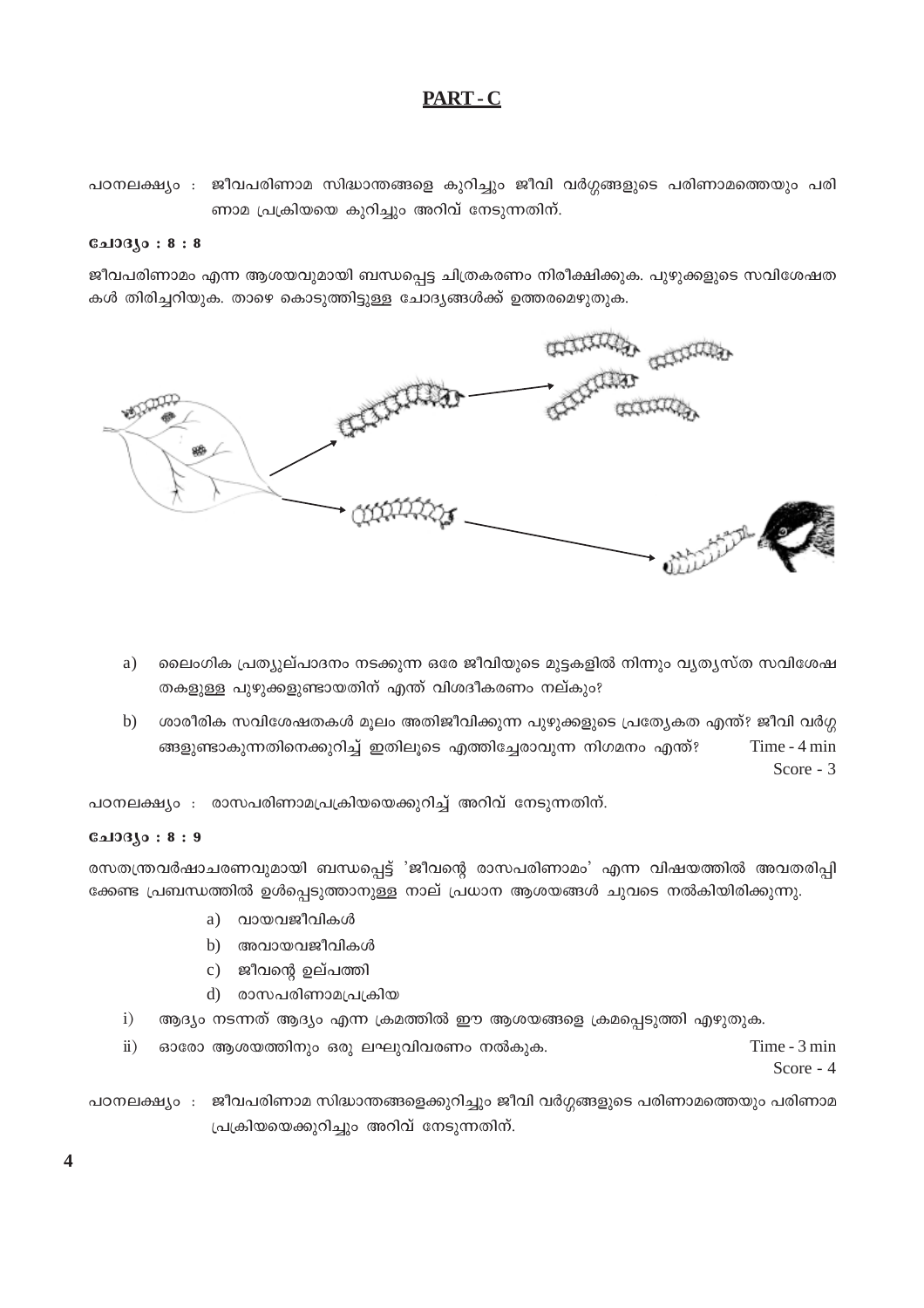#### **பോദ്യം: 8:10**

താഴെ തന്നിരിക്കുന്ന സൂചകങ്ങൾ പരിശോധിക്കുക.



- സൂചകങ്ങളിലെ ആശയങ്ങളെ ബന്ധിപ്പിച്ച് ഒരു ലഘുകുറിപ്പ് തയ്യാറാക്കുക. a)
- സൂചകങ്ങളിലെ വാക്കുകൾ ഉപയോഗിച്ച് കുറിപ്പിന് ഉചിതമായ തലക്കെട്ട് നൽകുക  $b)$

Time - 3 min Score - 3

പഠനലക്ഷ്യം : ജീവപരിണാമ സിദ്ധാന്തങ്ങളെക്കുറിച്ച് അറിവ് നേടുന്നതിന്.

#### **பോദ്യം : 8 : 11**

ധന്യ വരച്ച ഫ്ളോചാർട്ട് നിരീക്ഷിക്കു. ലാമാർക്കിന്റെ സിദ്ധാന്തപ്രകാരം കഴുത്തുനീളമുള്ള ജിറാഫുകൾ ആവിർഭവിച്ചതെങ്ങനെ എന്നാണ് ഇതിൽ കാണിക്കുന്നത്.



ഡാർവിന്റെ പ്രകൃതിനിർദ്ധാരണ സിദ്ധാന്തപ്രകാരം കഴുത്തു നീണ്ട ജിറാഫുണ്ടായതെങ്ങനെ എന്നു കാണി ക്കുന്ന ഒരു ഫ്ളോചാർട്ടായി ഇതിനെ പുനർനിർമ്മിക്കുക.

> Time - 3 min Score -  $3$

പഠനലക്ഷ്യം : മനുഷ്യപരിണാമത്തെക്കുറിച്ച് ധാരണ നേടുന്നതിനും മനുഷ്യന്റെ സവിശേഷ ഗുണങ്ങ ളെയും പരിമിതികളെയും തിരിച്ചറിയുന്നതിനും.

# $C_{2}103(0:8:12)$

മനുഷ്യപരിണാമത്തിലെ ചില കണ്ണികളുടെ പേരുകളാണ് താഴെ ബോക്സിൽ നൽകിയിരിക്കുന്നത്. ഇവ യിൽ നിന്നും അനുയോജ്യമായവ എടുത്ത് മനുഷ്യപരിണാമവൃക്ഷം പൂർത്തിയാക്കി വരയ്ക്കുക.